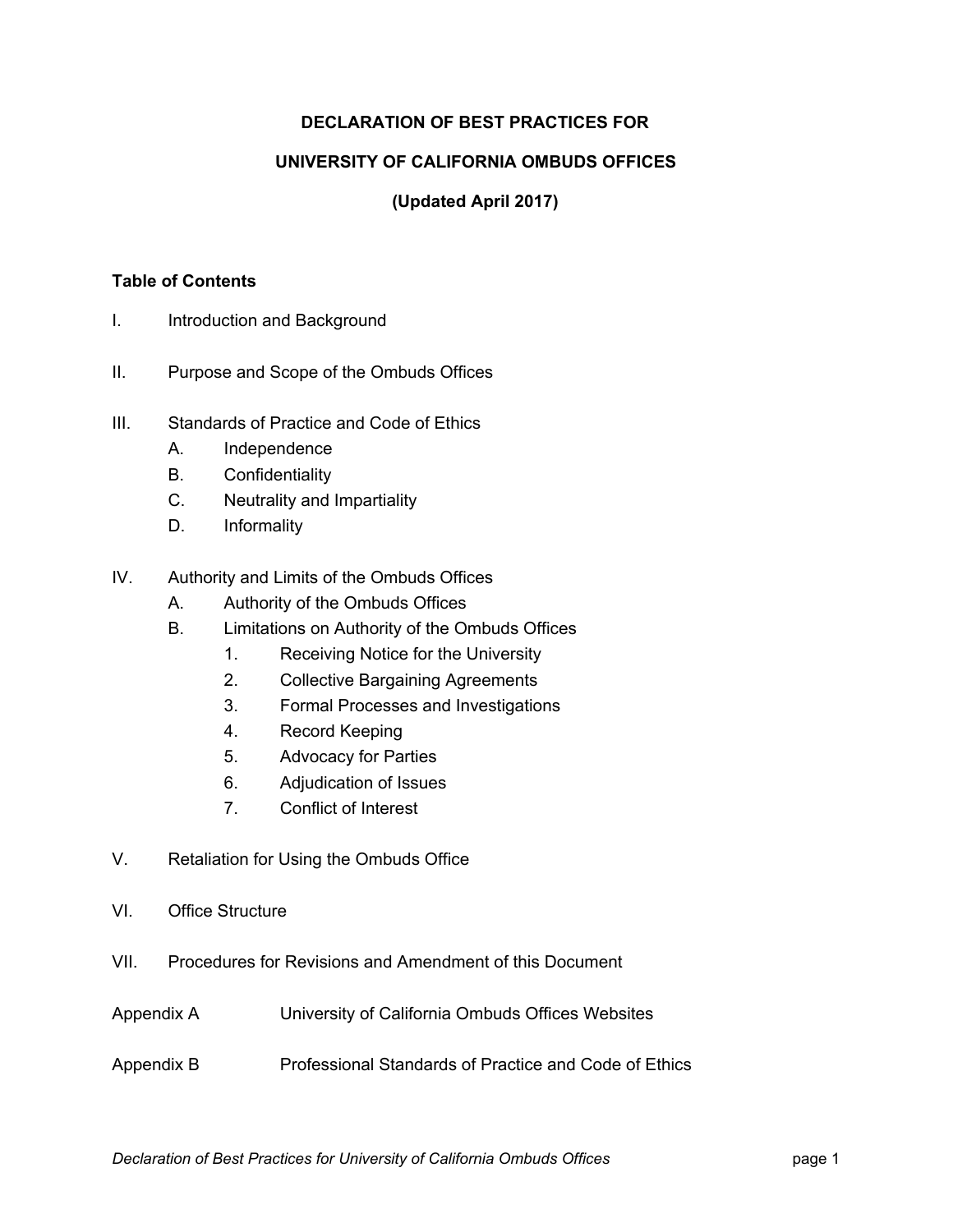#### $\mathbf{L}$ **I. Introduction and Background**

 This document defines and clarifies a common set of standards and best practices in the Ombuds profession as they apply within the context of the University of California ("UC") and its various Ombuds Offices. This document is consistent with the International Ombudsman Association ("IOA") Standards of Practice. The original version of this document resulted from more than a year of dialogue and collaboration that incorporated the collected wisdom of leading Ombuds in the profession and attorneys who represented Ombuds offices nationwide. In 2017, the UC Ombuds reviewed and revised this document.<sup>1</sup>

 Each Ombuds Office serves as a resource that provides confidential, neutral, informal and independent dispute resolution and mediation services to its community.<sup>2</sup> This document applies to all Ombuds Offices in the UC system. The terms "Ombuds" and "Ombuds Offices" may be used interchangeably and include professional staff, sometimes called "Ombuds," "Ombudsperson," or "Ombudsman," as well as any support staff.

 The intent of this document is: (1) to articulate the common set of professional practices, principles and standards shared by all the UC Ombuds; (2) to educate the University community about the role of the Ombuds Office; (3) to proactively encourage all Ombuds Offices to operate in a manner consistent with professional standards, codes of ethics, and best practices; and (4) to encourage the campus community to use the term "Ombuds" to refer only to those offices within the UC System which subscribe to the longstanding professional tenets outlined in this document.

 and input from representatives from all UC Ombuds offices in existence at the time: UC Berkeley; UC Irvine; UC Los Angeles; UC Riverside; UC San Diego; UC Santa Barbara; UC Santa Cruz; Los Alamos National Laboratory; and Lawrence Livermore National Laboratory. The second version of this document, revised and endorsed in April 2017, is the result of collaboration and input from representatives of all the current UC Ombuds Offices: UC Berkeley; UC Davis; UC Irvine; UC Los Angeles; UC Merced; UC Riverside; UC San Diego; UC San Francisco; and UC Santa Barbara. A list of websites for each of these Offices is attached at Appendix A. <sup>1</sup> The original version of this document, written November 6, 2006, was the result of collaboration

 UC Ombuds are neutrals who meet the definition of mediators and whose communications with visitors are for the purpose of initiating, considering, or reconvening a mediation or retaining the Ombuds, and thus assert the mediator's privilege for all communications with visitors. Additionally, UC Ombuds assert that all communications with their offices are made with the expectation of confidentiality and are therefore entitled to a privilege under the California State Constitution. By providing visitors with a confidential reporting mechanism, Ombuds Offices also assist the University in meeting the important public objectives set forth in the Federal Sentencing Guidelines and the Sarbanes-Oxley Act. <sup>2</sup> In accordance with the California Mediation Act (California Evidence Code Sections, 1115-1128),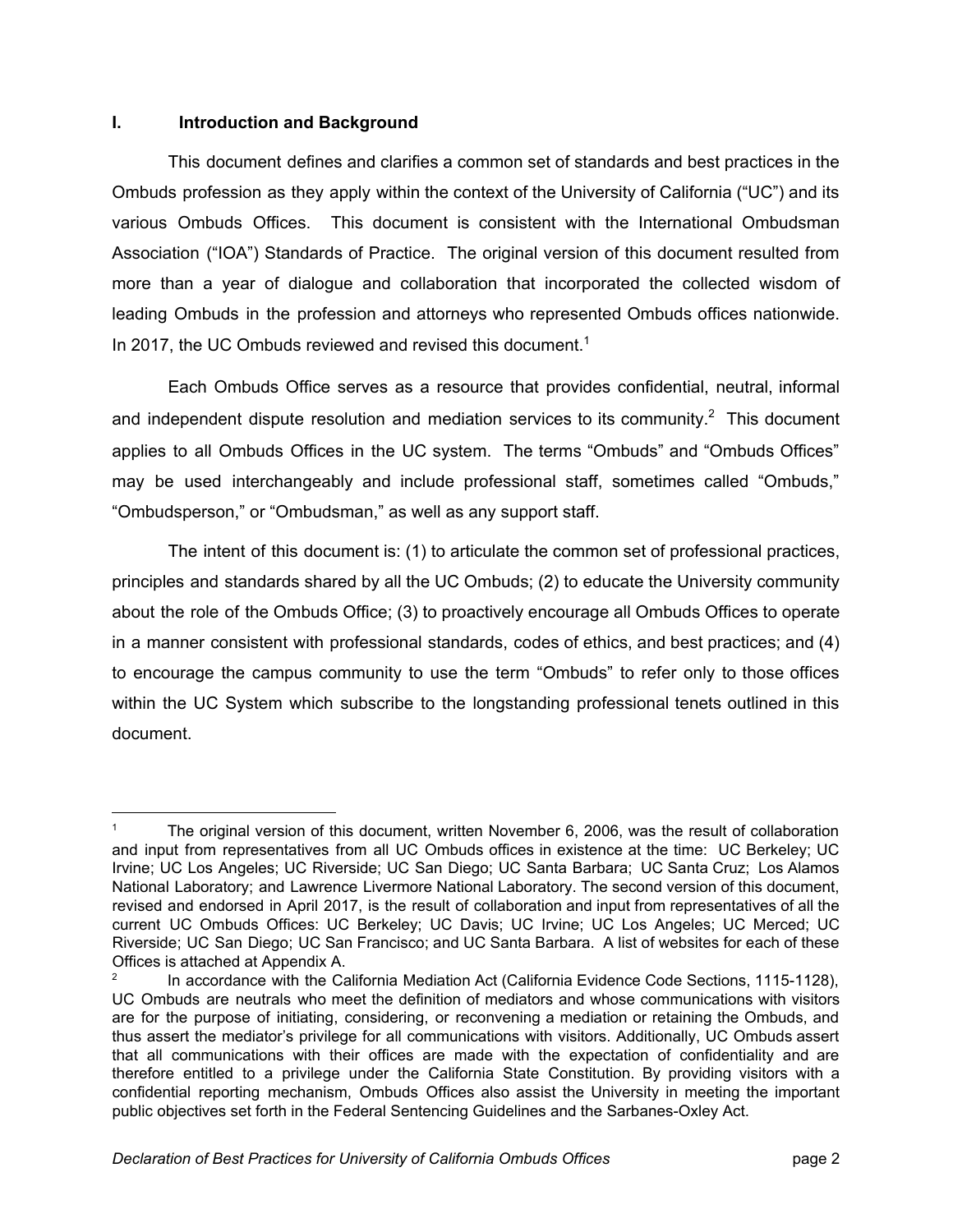#### **II. Purpose and Scope of the Ombuds Offices**

The Ombuds Offices at the University of California campuses<sup>3</sup> provide informal dispute resolution and mediation services to faculty, academic personnel, administrators, staff, students, and others with university-related concerns. The Ombuds Office is a place where members of the University of California community can seek guidance to address or resolve disputes or concerns through a resource that is confidential, informal, independent, and neutral and impartial. The specific scope of each Ombuds Office is defined in its local charter, job descriptions, and/or Ombuds Office procedures.

 The Ombuds Office confidentially receives complaints, concerns, or inquiries about alleged acts, omissions, improprieties, and/or broader systemic problems. As appropriate, Ombuds listen, make informal inquiries or otherwise review matters received, offer options, make referrals, and facilitate resolutions independently and impartially. In addition, each Ombuds Office serves as an information and communication resource, consultant, dispute resolution expert, and catalyst for institutional change for its location.

 Services of the Ombuds Offices do not replace other processes at the University. The Ombuds Offices work to facilitate communication and assist parties in reaching mutually acceptable, fair, and equitable resolutions that are consistent with the mission and ideals of the University. Ombuds Offices also report general trends and provide feedback throughout the organization, and advocate systemic change when appropriate without disclosing confidential communications.

#### **III. Standards of Practice and Code of Ethics**

 The Ombuds Offices adhere to the International Ombudsman Association ("IOA") Standards of Practice and Code of Ethics.<sup>4</sup> These tenets require that Ombuds Offices function independently of the organization, are confidential as well as neutral and impartial, and limit the scope of their services to informal means of dispute resolution. The IOA Standards and Code delineate minimum standards, and the UC Ombuds Offices strive to operate to "best practices" and to manage the Ombuds Offices in a way that serves the best interests of the University of California and the communities they serve. Each office takes appropriate steps to make this

 $3$  Campuses include the medical centers at Davis, Irvine, Los Angeles, San Diego, and San Francisco.

The IOA Standards of Practice and Code of Ethics are attached at Appendix B.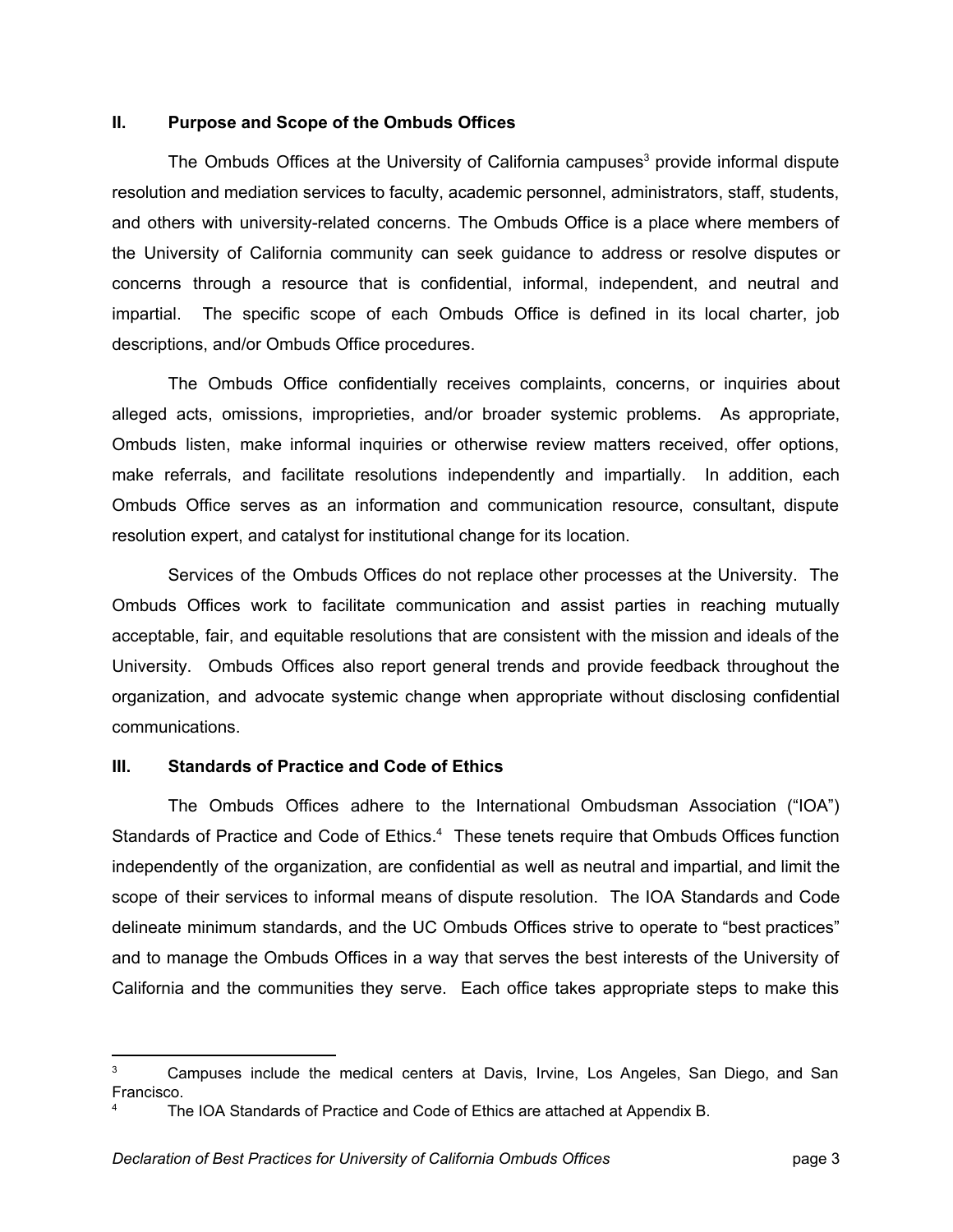Declaration of Best Practices and the tenets of best practices of the Ombuds profession available to the University community.

## A. Independence

 The Ombuds Offices are and appear to be, free from interference in the legitimate performance of their duties. This independence is achieved primarily through organizational recognition, reporting structure, and neutrality and impartiality. To ensure objectivity, the Ombuds Offices should operate independently of administrative authorities. This includes not disclosing confidential information about matters discussed in the Ombuds Offices with anyone in their organization, including the person to whom the Ombuds Offices report, except as clearly delineated in Section III.B. The Ombuds Offices should report administratively to the highest office at each location. In all cases, the Ombuds Offices should have access to their Chancellor.

## B. Confidentiality

 The Ombuds Offices do not disclose nor should they be required to disclose any information provided in confidence, except to address an imminent risk of serious harm. The Ombuds Offices assert that there is a privilege with respect to the identity of visitors<sup>5</sup> and their issues. The Ombuds Offices do not confirm communicating with any party or parties, or disclose any confidential information without the party's or parties' express permission provided in the course of discussions with the Ombuds Office, and at the discretion of the Ombuds Office. By using the Ombuds Office, the visitor agrees that any communications with the Ombuds are confidential and that he or she will not call the Ombuds as a witness in legal or other formal proceedings with respect to confidential communications. The Ombuds Offices object to participation in any process inside or outside the University in which they would be compelled to disclose confidential communications.

# C. Neutrality and Impartiality

 The Ombuds Offices consider the interests and concerns of all parties involved in a situation impartially and look for opportunities to facilitate communication and assist the parties in reaching mutually acceptable agreements. The Ombuds Offices may advocate for fair and

 $^5$  Ombuds refer to the individuals they assist as "visitors" instead of "clients," as a reference to clients may connote that the Ombuds is serving as an advocate instead of a neutral.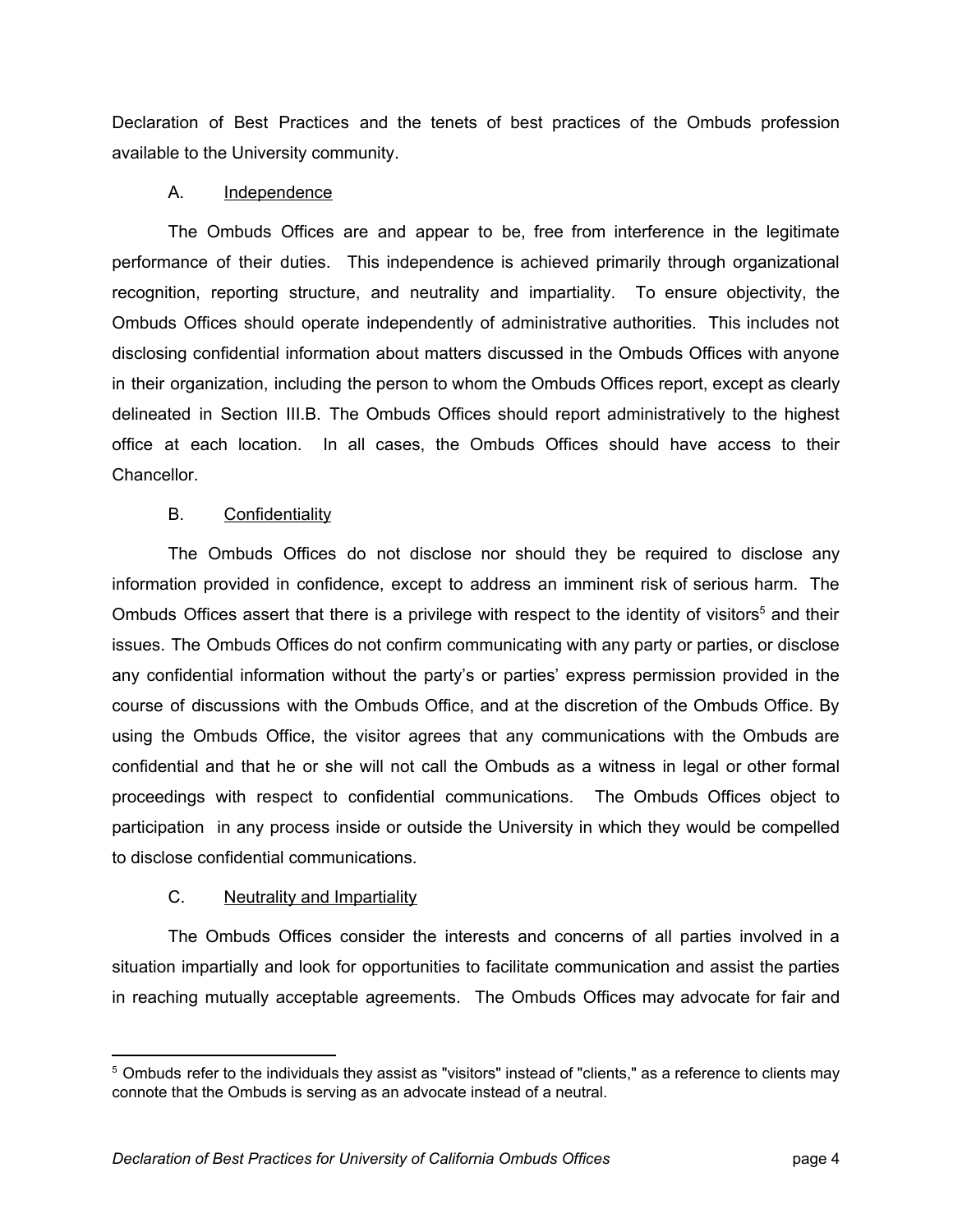equitably administered processes. However, the Ombuds Offices do not advocate for any individual, group, or entity in any conflict or dispute.

#### D. Informality

 The Ombuds Offices are a resource for informal dispute resolution. Ombuds Offices do not investigate, arbitrate, adjudicate, or in any other way participate in any internal or external formal process or action. The Ombuds Offices do not keep records related to their cases for the University and do not create or maintain documents or records for the University about individual cases.

## **IV. Authority and Limits of the Ombuds Offices**

 Specific areas of authority and limitations on the authority of the Ombuds Offices are delineated in their local charters, job descriptions, and/or Ombuds Office procedures, including those listed below:

# A. Authority of the Ombuds Offices

 The authority of the Ombuds Offices derives from the administration at the individual locations in which the program is located and should come from the Chancellor.

 The Ombuds Offices are entitled to inquire about any issue concerning the University that affects any member of the University community. Ombuds have access to all campus records and personnel for the purpose of fulfilling their duties. The Ombuds Offices have the authority to break confidence if the Ombuds believes there is an imminent risk of serious harm.

 The Ombuds Offices may, without having received a specific complaint from a member of the University community, inquire about matters which the Ombuds Offices believe warrant attention.

 The Ombuds Offices may decline to inquire into a matter or may withdraw from a case if the Ombuds believes involvement is inappropriate for any reason, including matters not brought in good faith, or which appear to be a misuse of the Ombuds function.

 The Ombuds Offices have the authority to discuss a range of options available to the visitor, including both informal and formal processes.

 The Ombuds Offices may require legal or other professional advice from time to time in order to fulfill their required functions. The Ombuds Offices should be provided legal counsel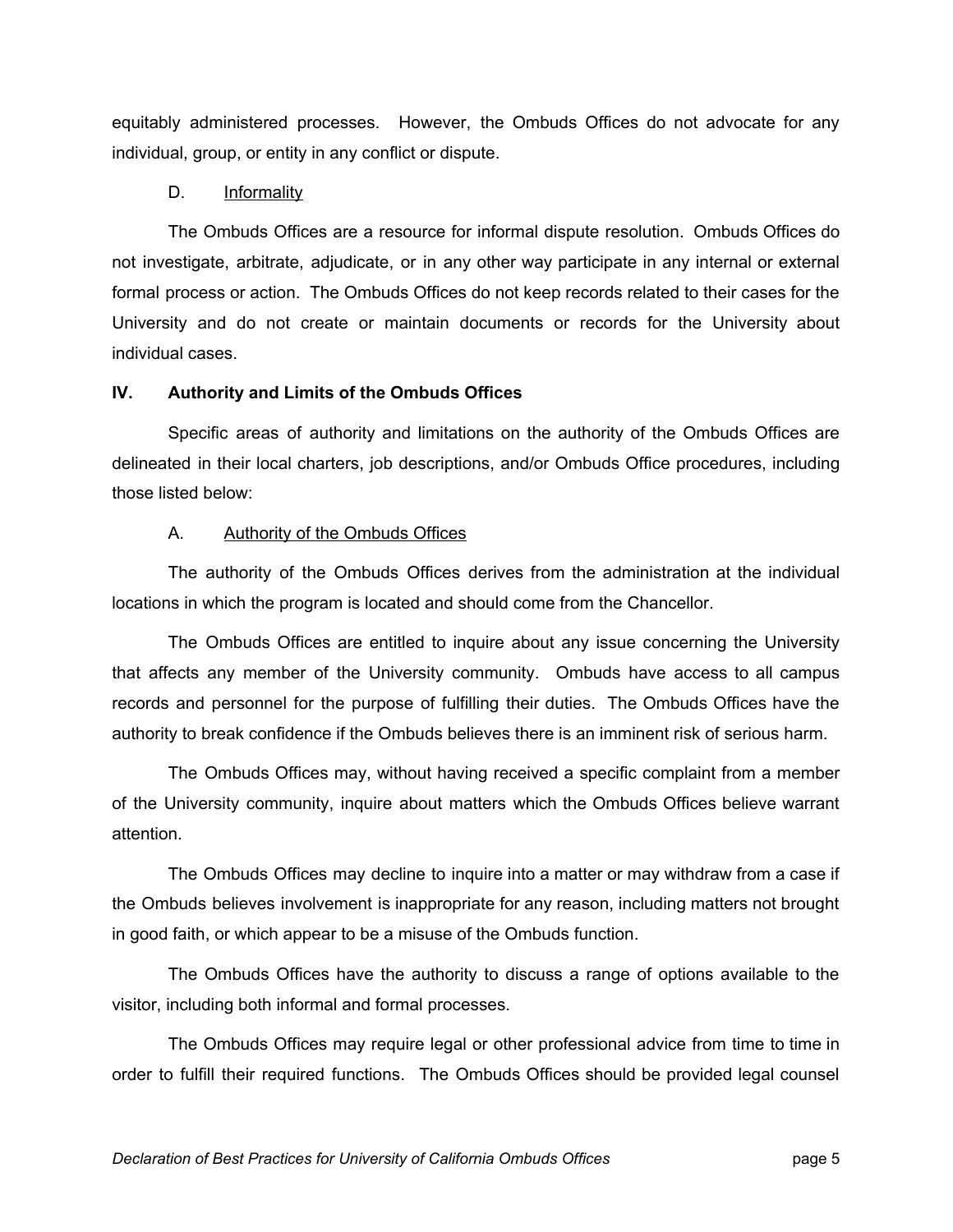independent from the University in the event they are asked for documents or testimony related to any litigation or other formal process, or when any other conflict of interest arises between the Ombuds Office and the administration or the University.

 Ombuds may elect to serve on system-wide and campus committees, task forces or working groups. Ombuds have the discretion to participate in an advisory or non-voting capacity, or to decline participation altogether. When determining their participation in such groups, Ombuds strive to avoid any actual or perceived conflicts of interest, recognizing that someone may later object to the actions or work product of the group and seek out the impartial assistance of the Ombuds. Ombuds do not participate as decision makers in developing University policies or processes.

#### B. Limitations on the Authority of the Ombuds Offices

## 1. Receiving Notice for the University

 Ombuds and Ombuds Offices are not officials of the University. They do not have the authority or the duty to take action or respond to particular issues on behalf of the institution, nor are they authorized to receive notice on behalf of the University. The Ombuds Offices publicize their non-notice role to the University community. This includes notice of allegations that may be perceived to be violations of laws, regulations or policies, including, but not limited to, sexual violence and sexual harassment, issues covered by the Whistleblower policy, or incidents subject to reporting under the Clery Act. Because the Ombuds does not function as an official of the University, even if the Ombuds becomes aware of such allegations, the Ombuds is not required to report them to the University. If a visitor would like to put the University on notice regarding a specific situation, or wishes for information to be provided to the University, the Ombuds will provide the visitor with information so that the visitor may do so himself/herself.

# 2. Collective Bargaining Agreements

 The Ombuds Offices do not address any issues arising under a collective bargaining agreement ("CBA"), unless allowed by specific language in the CBA or by ad hoc agreement. Ombuds nevertheless retain the authority to decline to be involved in any individual case. This means that while the Ombuds Offices may provide services to union members, those services do not include addressing issues that are covered in the CBA, including, but not limited to, issues such as grievable claims for termination of employment or formal discipline. In those cases, the Ombuds Offices refer these employees to the CBAs and their union representatives.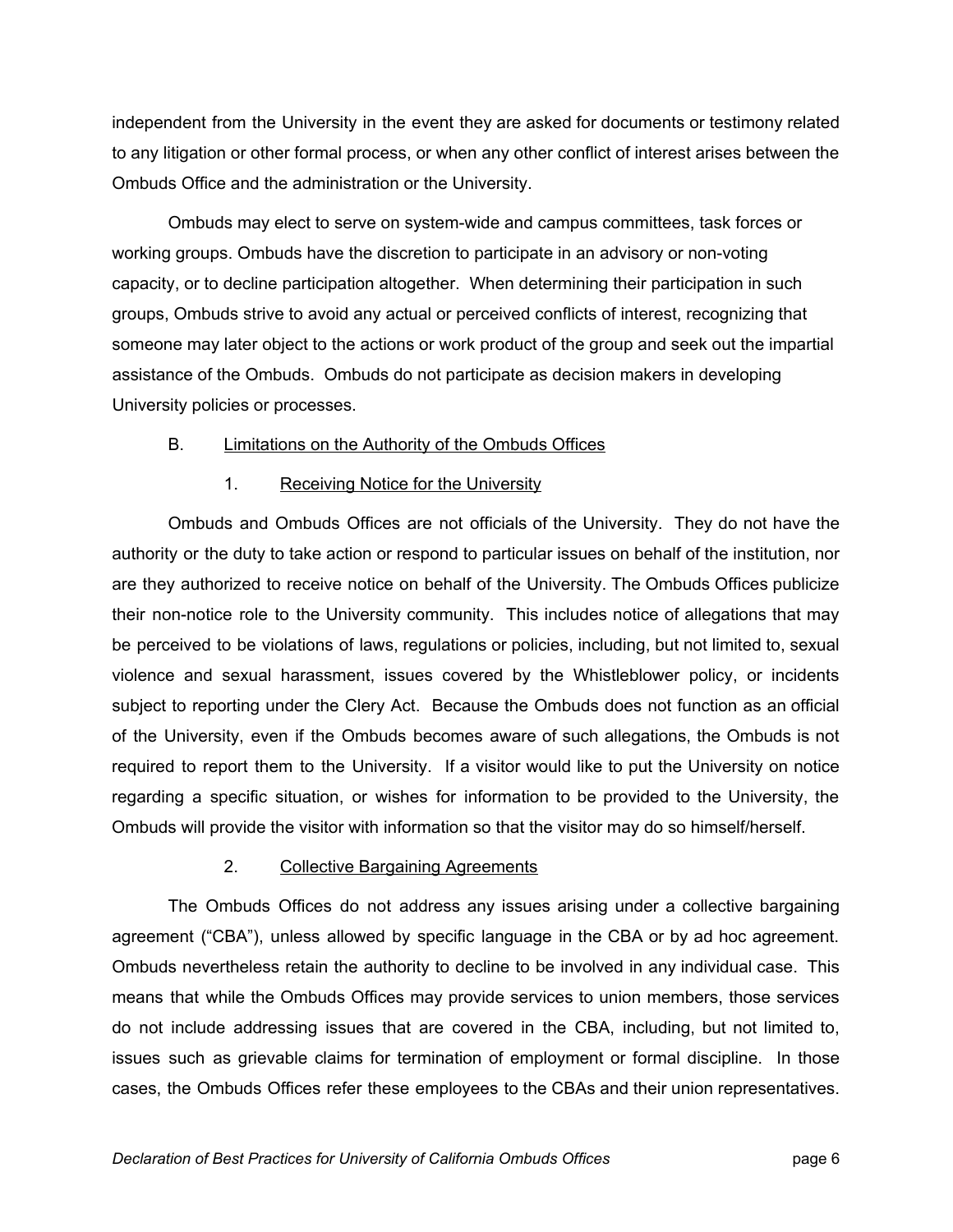Ombuds do not represent employees or serve as advocates. The Ombuds Offices may work with union members regarding all issues not covered by the contracts, such as communication or workstyle issues.

# 3. Formal Processes and Investigations

 The Ombuds Offices do not conduct formal investigations. They object to participation in formal dispute processes or outside agency complaints or lawsuits, either on behalf of a visitor to the Ombuds Office or on behalf of the University. Because the expectation of confidentiality from visitors and the campus community is critically important to the viability of Ombuds Offices, Ombuds object to requests or directives to testify as a witness or to produce documents to reveal confidential communications in any formal or legal proceeding. The Ombuds Offices provide an alternate channel for informal dispute resolution and all use of Ombuds services is voluntary.

# 4. Record Keeping

 The Ombuds Offices do not create or maintain documents or records for the University about individual cases. Notes, if any, taken during the course of working on a case should be routinely destroyed at regular intervals to be specified in the local charter and/or Ombuds Office procedures. All materials related to a case are maintained in a secure location and manner, and are destroyed once the case is concluded. The Ombuds may maintain anonymous statistical data to assist the Ombuds in reporting trends and giving feedback.

# 5. Advocacy for Parties

 The Ombuds Offices do not act as an advocate for any party in a dispute, nor do they represent management or visitors to their office.

# 6. Adjudication of Issues

 The Ombuds Offices do not have authority to adjudicate, impose remedies or sanctions, or to enforce or change policies or rules.

# 7. Conflict of Interest

 Ombuds should avoid involvement in cases where there may be a conflict of interest. A conflict of interest occurs when an Ombuds' private interests, real or perceived, supersede or compete with his or her dedication to the impartial and independent nature of the role of the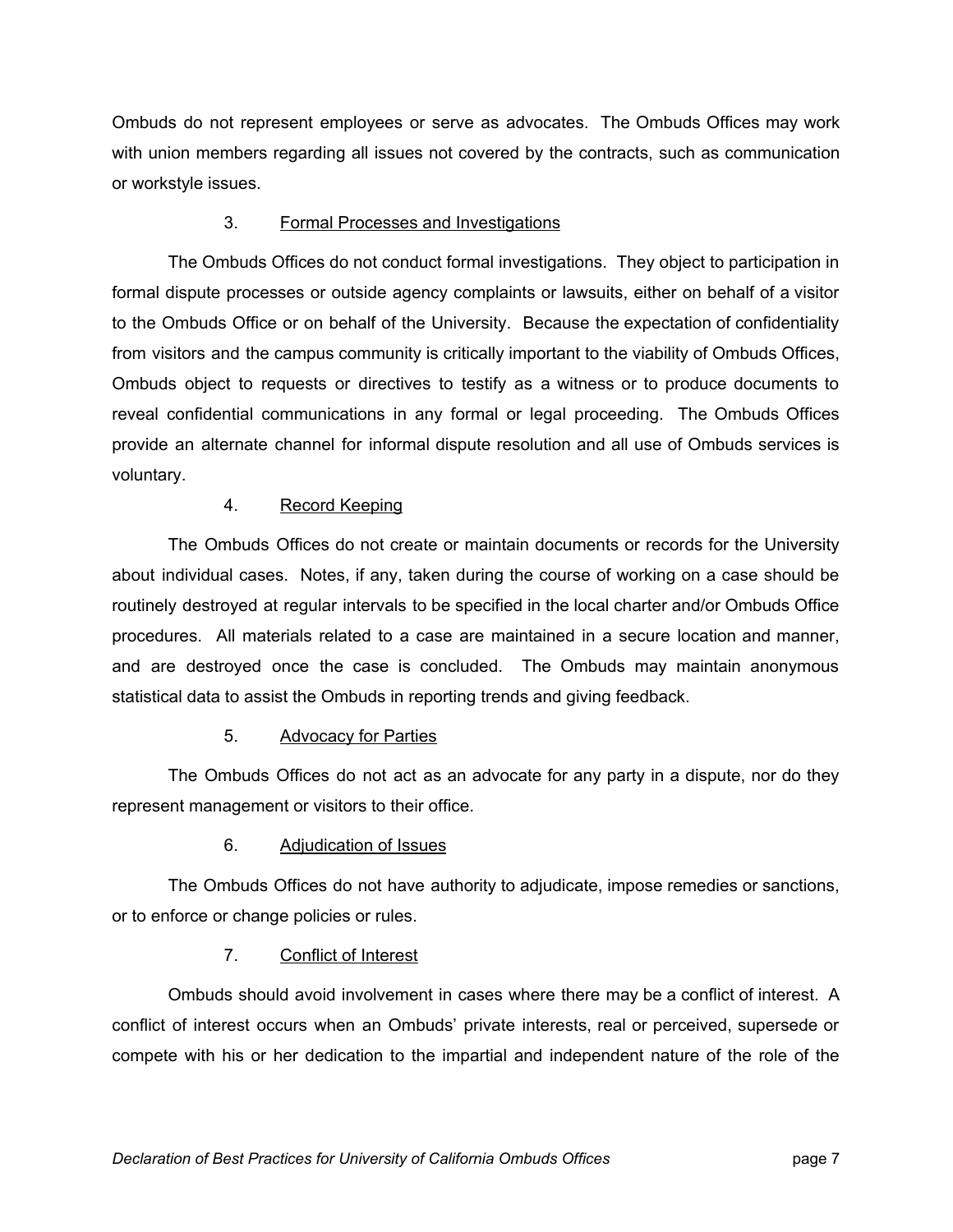ombuds. When an Ombuds becomes aware of a real or perceived conflict, the Ombuds should take steps necessary to disclose and/or avoid the conflict.

#### **V. Retaliation for Using the Ombuds Office**

 All members of the constituencies served by the Ombuds Offices should have the right to consult the Ombuds Office without reprisal. Ombuds work with their institutions to protect visitors from reprisals.

## **VI. Ombuds Office Structure**

 The Ombuds Offices should report to their supervisors for administrative and budgetary purposes only. Each Ombuds Office, in consultation with its location, should determine appropriate mechanisms for accountability. To fulfill their functions, the Ombuds Offices should each have a specific allocated budget, adequate space, and sufficient resources to meet operating needs and pursue continuing professional development.

## **VII. Revisions of this Document**

 This document reflects current best practices in the Ombuds profession. It may be revised as needed by the UC Ombuds Offices.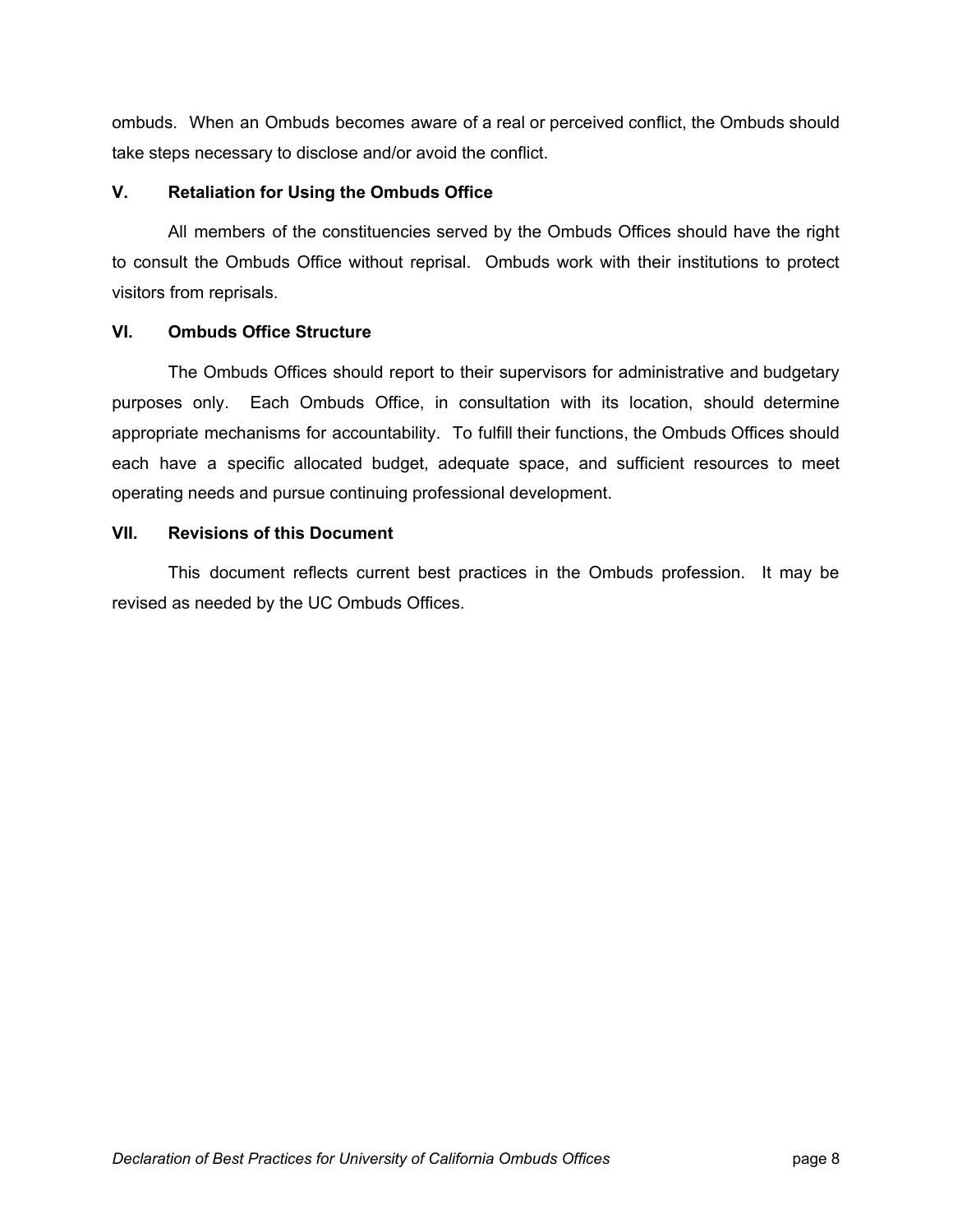# **Appendix A**

University of California Ombuds Offices Websites

UC Berkeley

**Staff**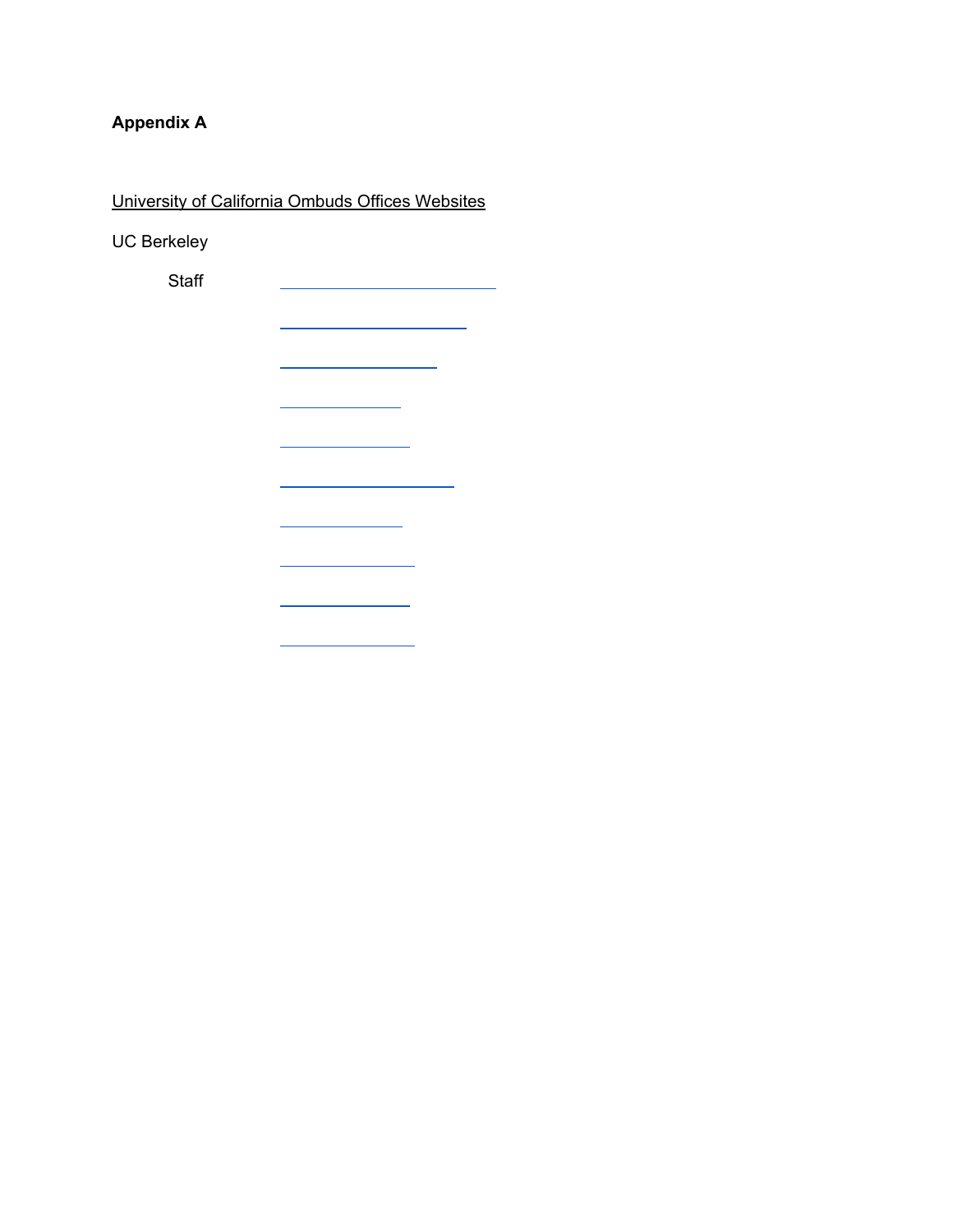# **IOA STANDARDS OF PRACTICE**

#### **PREAMBLE**

The IOA Standards of Practice are based upon and derived from the ethical principles stated in the IOA Code of Ethics.

Each Ombudsman office should have an organizational Charter or Terms of Reference, approved by senior management, articulating the principles of the Ombudsman function in that organization and their consistency with the IOA Standards of Practice.

#### **STANDARDS OF PRACTICE**

#### **INDEPENDENCE**

**1.1** The Ombudsman Office and the Ombudsman are independent from other organizational entities.

**1.2** The Ombudsman holds no other position within the organization which might compromise independence.

**1.3** The Ombudsman exercises sole discretion over whether or how to act regarding an individual's concern, a trend or concerns of multiple individuals over time. The Ombudsman may also initiate action on a concern identified through the Ombudsman' direct observation.

**1.4** The Ombudsman has access to all information and all individuals in the organization, as permitted by law.

**1.5** The Ombudsman has authority to select Ombudsman Office staff and manage Ombudsman Office budget and operations.

#### **NEUTRALITY AND IMPARTIALITY**

**2.1** The Ombudsman is neutral, impartial, and unaligned.

**2.2** The Ombudsman strives for impartiality, fairness and objectivity in the treatment of people and the consideration of issues. The Ombudsman advocates for fair and equitably administered processes and does not advocate on behalf of any individual within the organization.

**2.3** The Ombudsman is a designated neutral reporting to the highest possible level of the organization and operating independent of ordinary line and staff structures. The Ombudsman should not report to nor be structurally affiliated with any compliance function of the organization.

**2.4** The Ombudsman serves in no additional role within the organization which would compromise the Ombudsman' neutrality. The Ombudsman should not be aligned with any formal or informal associations within the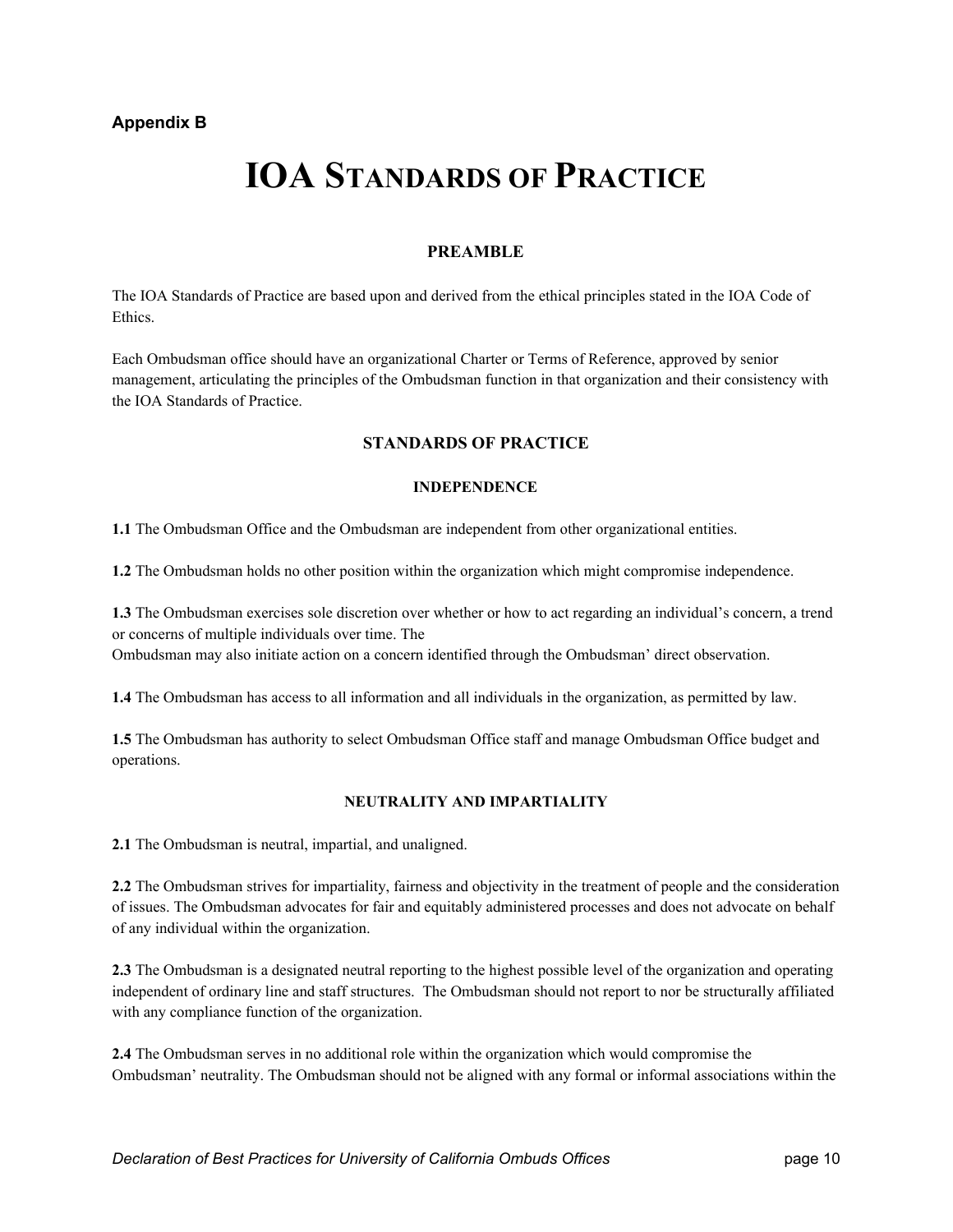organization in a way that might create actual or perceived conflicts of interest for the Ombudsman. The Ombudsman should have no personal interest or stake in, and incur no gain or loss from, the outcome of an issue.

**2.5** The Ombudsman has a responsibility to consider the legitimate concerns and interests of all individuals affected by the matter under consideration.

**2.6** The Ombudsman helps develop a range of responsible options to resolve problems and facilitate discussion to identify the best options.

#### **CONFIDENTIALITY**

**3.1** The Ombudsman holds all communications with those seeking assistance in strict confidence and takes all reasonable steps to safeguard confidentiality, including the following: The Ombudsman does not reveal, and must not be required to reveal, the identity of any individual contacting the Ombudsman Office, nor does the Ombudsman reveal information provided in confidence that could lead to the identification of any individual contacting the Ombudsman Office, without that individual's express permission, given in the course of informal discussions with the Ombudsman; the Ombudsman takes specific action related to an individual's issue only with the individual's express permission and only to the extent permitted, and even then at the sole discretion of the Ombudsman, unless such action can be taken in a way that safeguards the identity of the individual contacting the Ombudsman Office. The only exception to this privilege of confidentiality is where there appears to be imminent risk of serious harm, and where there is no other reasonable option. Whether this risk exists is a determination to be made by the Ombudsman.

**3.2** Communications between the Ombudsman and others (made while the Ombudsman is serving in that capacity) are considered privileged. The privilege belongs to the Ombudsman and the Ombudsman Office, rather than to any party to an issue. Others cannot waive this privilege.

**3.3** The Ombudsman does not testify in any formal process inside the organization and resists testifying in any formal process outside of the organization regarding a visitor's contact with the Ombudsman or confidential information communicated to the Ombudsman, even if given permission or requested to do so. The Ombudsman may, however, provide general, non-confidential information about the Ombudsman Office or the Ombudsman profession.

**3.4** If the Ombudsman pursues an issue systemically (e.g., provides feedback on trends, issues, policies and practices) the Ombudsman does so in a way that safeguards the identity of individuals.

**3.5** The Ombudsman keeps no records containing identifying information on behalf of the organization.

**3.6** The Ombudsman maintains information (e.g., notes, phone messages, appointment calendars) in a secure location and manner, protected from inspection by others (including management), and has a consistent and standard practice for the destruction of such information.

**3.7** The Ombudsman prepares any data and/or reports in a manner that protects confidentiality.

**3.8** Communications made to the ombudsman are not notice to the organization. The ombudsman neither acts as agent for, nor accepts notice on behalf of, the organization and shall not serve in a position or role that is designated by the organization as a place to receive notice on behalf of the organization. However, the ombudsman may refer individuals to the appropriate place where formal notice can be made.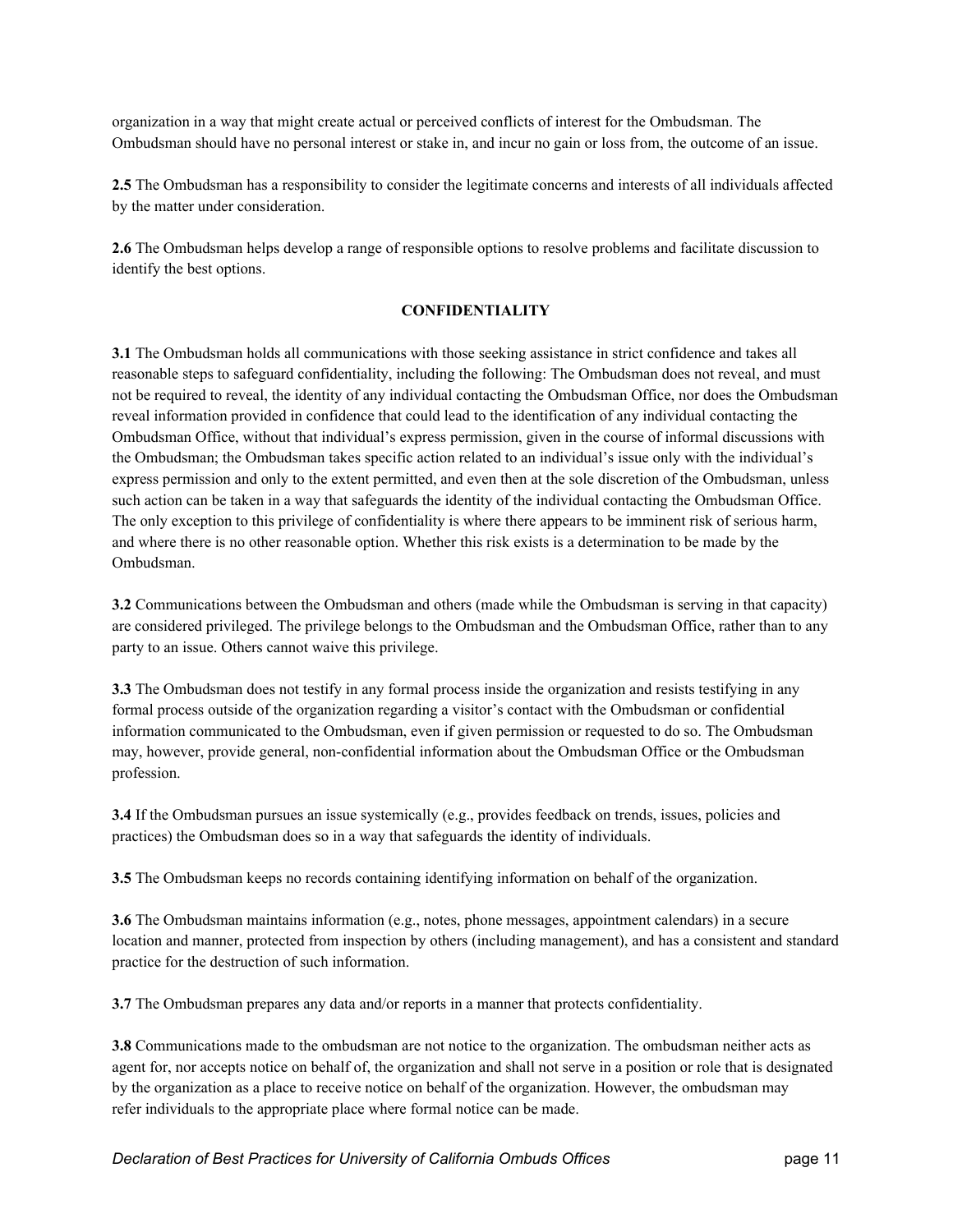#### **INFORMALITY AND OTHER STANDARDS**

**4.1** The Ombudsman functions on an informal basis by such means as: listening, providing and receiving information, identifying and reframing issues, developing a range of responsible options, and – with permission and at Ombudsman discretion – engaging in informal third-party intervention. When possible, the Ombudsman helps people develop new ways to solve problems themselves.

**4.2** The Ombudsman as an informal and off-the-record resource pursues resolution of concerns and looks into procedural irregularities and/or broader systemic problems when appropriate.

**4.3** The Ombudsman does not make binding decisions, mandate policies, or formally adjudicate issues for the organization.

**4.4** The Ombudsman supplements, but does not replace, any formal channels. Use of the Ombudsman Office is voluntary, and is not a required step in any grievance process or organizational policy.

**4.5** The Ombudsman does not participate in any formal investigative or adjudicative procedures. Formal investigations should be conducted by others. When a formal investigation is requested, the Ombudsman refers individuals to the appropriate offices or individual.

**4.6** The Ombudsman identifies trends, issues and concerns about policies and procedures, including potential future issues and concerns, without breaching confidentiality or anonymity, and provides recommendations for responsibly addressing them.

**4.7** The Ombudsman acts in accordance with the IOA Code of Ethics and Standards of Practice, keeps professionally current by pursuing continuing education, and provides opportunities for staff to pursue professional training.

**4.8** The Ombudsman endeavors to be worthy of the trust placed in the Ombudsman Office.

Revised October 2009